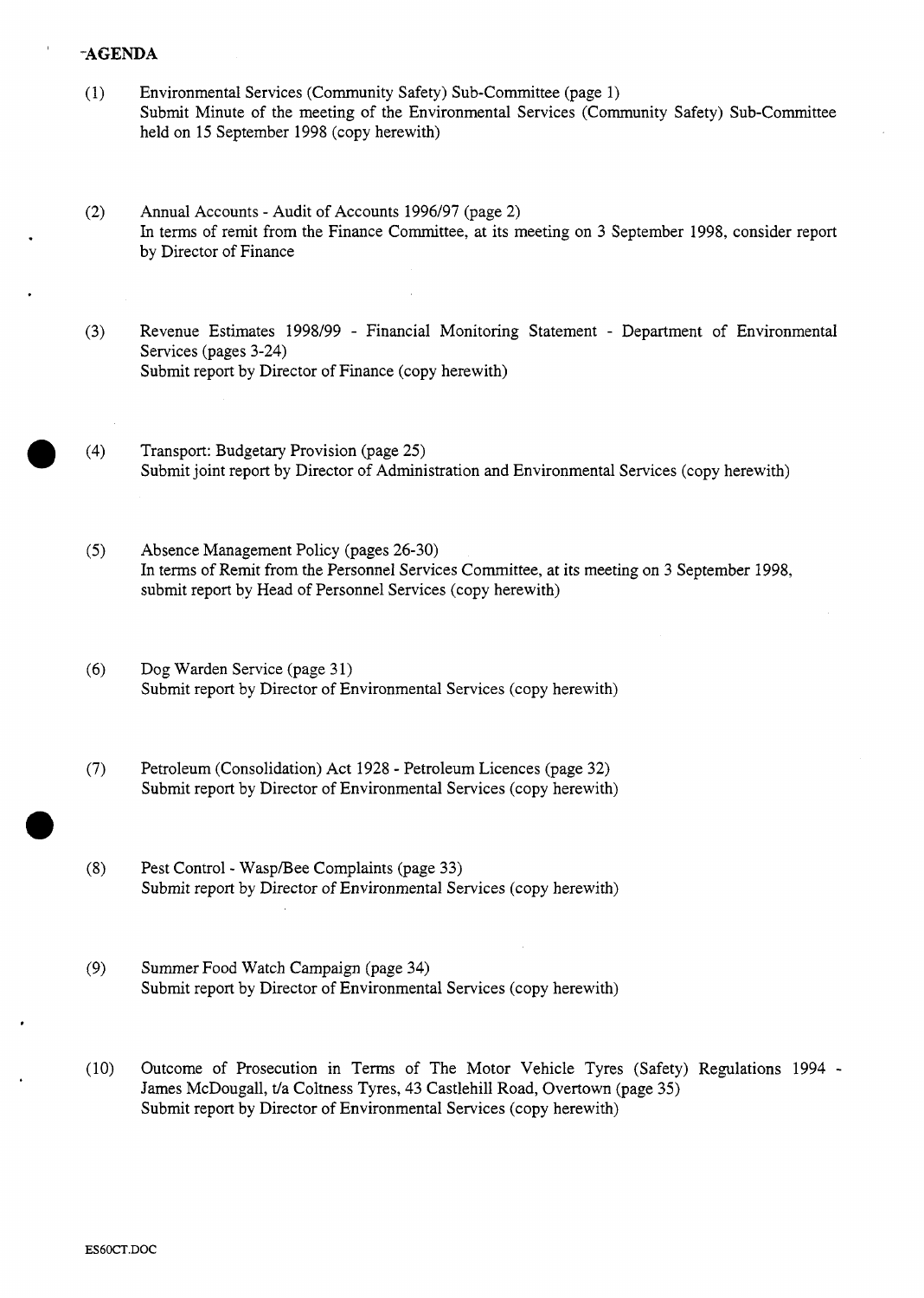- (11) Business Partnerships Scheme Retail Car Trade (page 36) [Submit report by Director of Environmental Services \(copy herewith\)](HTTP://mars.northlan.gov.uk/xpedio/groups/public/documents/report/044316.pdf)
- (12) National Spring Clean 1998 (pages 37-38) [Submit report by Director of Environmental Services \(copy herewith\)](HTTP://mars.northlan.gov.uk/xpedio/groups/public/documents/report/044317.pdf)
- (13) Relocation of Mobile Air Quality Laboratory (page 39) [Submit report by Director of Environmental Services \(copy herewith\)](HTTP://mars.northlan.gov.uk/xpedio/groups/public/documents/report/044318.pdf)
- (14) Vehicle Replacement Programme 1998/99 Tenders for lease of vehicles (pages 40-43) [Submit report by Director of Environmental Services \(copy herewith\)](HTTP://mars.northlan.gov.uk/xpedio/groups/public/documents/report/044321.pdf)
- (15) Contract Standing Orders Preferred Supplies for (1) Technical Equipment and **(2)** Lining clay for Landfill Sites (pages 44-46) [Submit report by Director of Environmental Services \(copy herewith\)](HTTP://mars.northlan.gov.uk/xpedio/groups/public/documents/report/044323.pdf)
- (16) IS09002 System Update Result of Accreditation and Surveillance Visits (pages 47-48) [Submit report by Director of Environmental Services \(copy herewith\)](HTTP://mars.northlan.gov.uk/xpedio/groups/public/documents/report/044329.pdf)
- (17) Consumer Advice 1998/99 (pages 49-58) [Submit report by Director of Environmental Services \(copy herewith\)](HTTP://mars.northlan.gov.uk/xpedio/groups/public/documents/report/044330.pdf)
- (18) Memorandum of Understanding between the Scottish Environment Protection Agency and the Convention of Scottish Local Authorities (pages 59-60) Submit report by Director of Environmental Services (copy herewith)
- (19) Consultations Papers:
	- (a) Beyond the Tolerable Standard (pages 61-78) [In terms of Remit from the Housing Services Committee, at its meeting on 3 September 1998](HTTP://mars.northlan.gov.uk/xpedio/groups/public/documents/report/044335.pdf)  submit report by Director of Housing (copy herewith)
	- (b) [The Five Yearly Review of the Meat and Livestock Commission \(pages 79-80\)](HTTP://mars.northlan.gov.uk/xpedio/groups/public/documents/report/044337.pdf)  Submit report by Director of Environmental Services (copy herewith)
	- (c) [Mandatory Licensing of Houses in Multiple Occupation \(pages 81-87\)](HTTP://mars.northlan.gov.uk/xpedio/groups/public/documents/report/044338.pdf)  Submit report by Director of Environmental Services (copy herewith)

**2** -